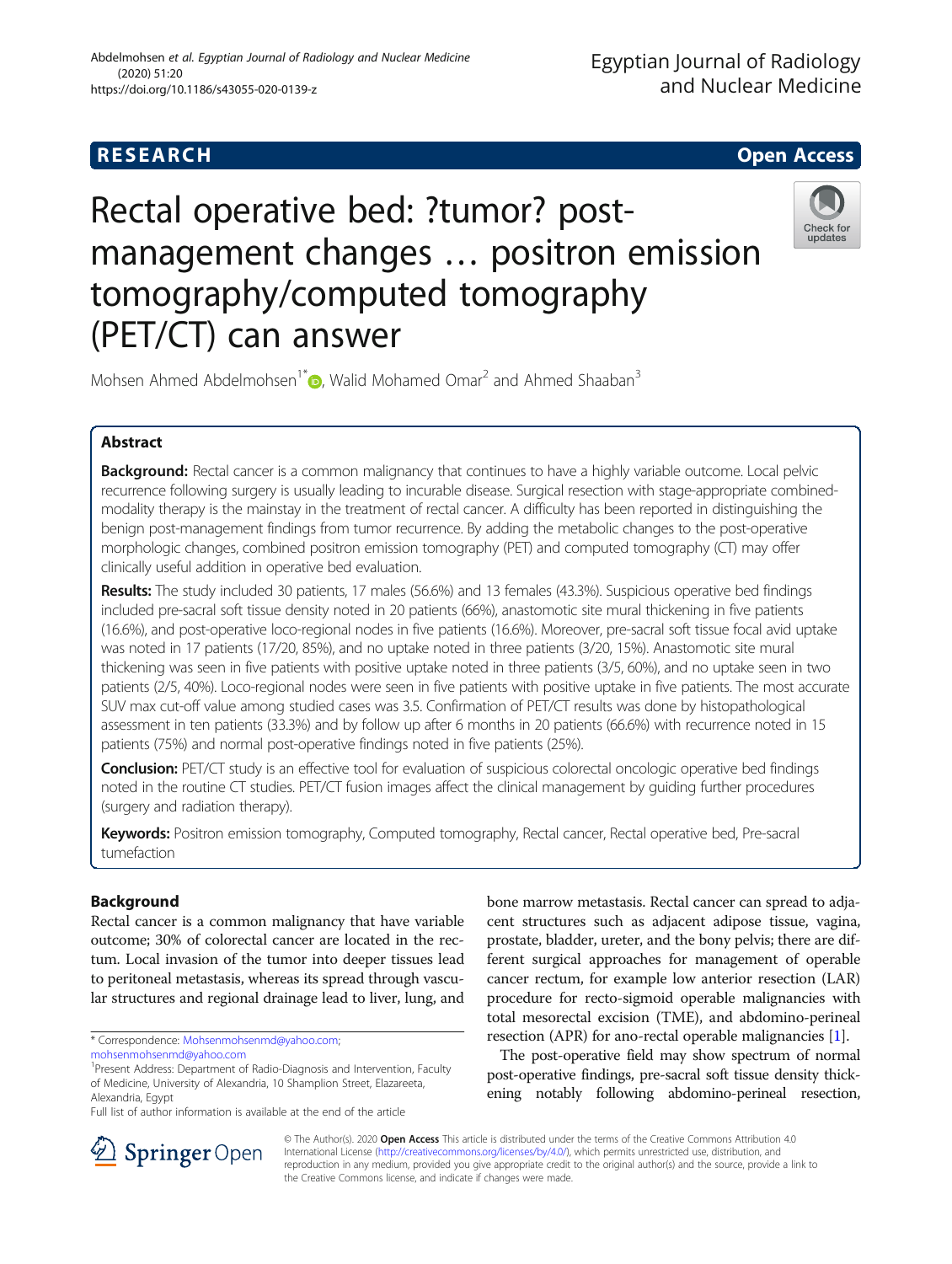<span id="page-1-0"></span>anastomotic site mural thickening, locoregional subcentimeter lymph nodes, and pre-sacral fluid density collections [[2](#page-4-0), [3](#page-4-0)].

Unfortunately, recurrent neoplastic activities could be presented with morphologically similar changes especially pre-sacral soft tissue density and anastomotic site mural thickening [[4,](#page-4-0) [5\]](#page-4-0).

Conventional MDCT studies could not be totally conclusive to discriminate between the expected normal postoperative findings and early recurrent neoplastic process with difficult differentiation; moreover, the post-operative findings may persist for years or even indefinitely [\[5](#page-4-0)].

Histopathological assessment is the gold standard technique yet the lesions are not always accessible for biopsy; serial follow up is important in differentiation yet this is at the expense of missing the chance of early management and the patients may present with a progressive course or metastatic lesions in the follow up periods; post-operative MRI studies may be limited by the expected postoperative filed potential artifacts like surgical staples [\[6](#page-4-0)].

By adding the metabolic changes (expected increase glucose metabolism by the tumor tissues) to the postoperative morphologic changes, combined positron emission tomography (PET) and computed tomography (CT) may offer clinically useful addition in operative bed evaluation and early detection of recurrence by measuring the degree of accumulation of the fluorodeoxyglucose in the malignant cells helping to make differentiation [\[6](#page-4-0)–[8\]](#page-4-0).

#### Methods

This is a prospective analysis of 30 patients with pathologically proven rectal cancer managed by surgery with or without adjuvant radiotherapy with suspicious operative bed findings noted in CT colonography study done for all patients.

Suspicious CT data for malignancy then evaluated using PET/CT scanner, PET/CT was done at least 6 weeks after the surgical intervention or radiotherapy, using visual assessment method and semi-quantitative analysis measuring the standard uptake value (SUV) max and the normal would be the normal blood pool liver SUV max.

#### Reference standard

Ten patient lesions were subjected to a biopsy; serial follow up after 6 months was done in 20 patients as the standard references.

#### Technique

A hybrid PET/CT scanner (Siemens Biograph 64 PET/ CT scanner) was used in this study. Before the examination by 6 h, the patients were instructed to fast, except for water. Avoidance of (extreme) exercise for at least 6 h before the study was asked to minimize FDG uptake in muscles and to reduce the false positive results. The

Table 1 Distribution of the studied patients according to different parameters

|                                 | Number of the<br>patients (n: 30) | Percentage |
|---------------------------------|-----------------------------------|------------|
| Sex                             |                                   |            |
| Males                           | 17                                | 56.6%      |
| Females                         | 13                                | 43.3%      |
| Pre-operative tumor location    |                                   |            |
| Upper rectal                    | 11                                | 36.6%      |
| Mid rectal                      | 9                                 | 30%        |
| I ow rectal                     | 10                                | 33.3%      |
| Confirmation of PET/CT findings |                                   |            |
| Histopathological assessment    | 10                                | 33.33%     |
| Follow up after 6 months        | 20                                | 66.66%     |

allowable blood glucose level for the study was of < 150 mg/dL. Voiding of urine was done before injection, and then approximately 5 MBq/kg body weight of FDG was injected. Further, 60–90 min later, the data were acquired [\[7\]](#page-4-0). The patients then were kept lying comfortably and were asked not to talk to avoid false positive uptake. A non-contrast-enhanced CT from midthigh to the skull was obtained 60 min after the tracer injection. Nuclear medicine consultant and radiology consultant interpreted the data at Siemens work station.

#### Ethics approval and consent to participate

All the patients included in this study gave written informed consent to publish the data contained within this study. Approval for this study was obtained from the Research Ethics Committee of our medical institute. All study procedures were carried out in accordance with the Declaration of Helsinki regarding research involving human subjects.

#### Results

The study included 30 patients, classified according the patients' sex into 17 males (56.6%) and 13 females (43.3%) (Table 1). Pre-operative tumor locations documented by pre-operative CT colonography studies were upper rectal in 11 patients (36.6%), mid rectal in nine patients (30%), and low rectal in ten patients (33.3%). Suspicious operative bed findings in the follow-up imaging studies included pre-sacral soft tissue density is

Table 2 Distribution of the studied patients according to the suspicious rectal operative bed findings

| Suspected operative<br>bed findings  | Number of patients (N: 30) | Percentage |
|--------------------------------------|----------------------------|------------|
| Pre-sacral soft tissue density       | 20                         | 66%        |
| Anastomotic site<br>mural thickening |                            | 16.6%      |
| Loco-regional nodes                  |                            | 16.6%      |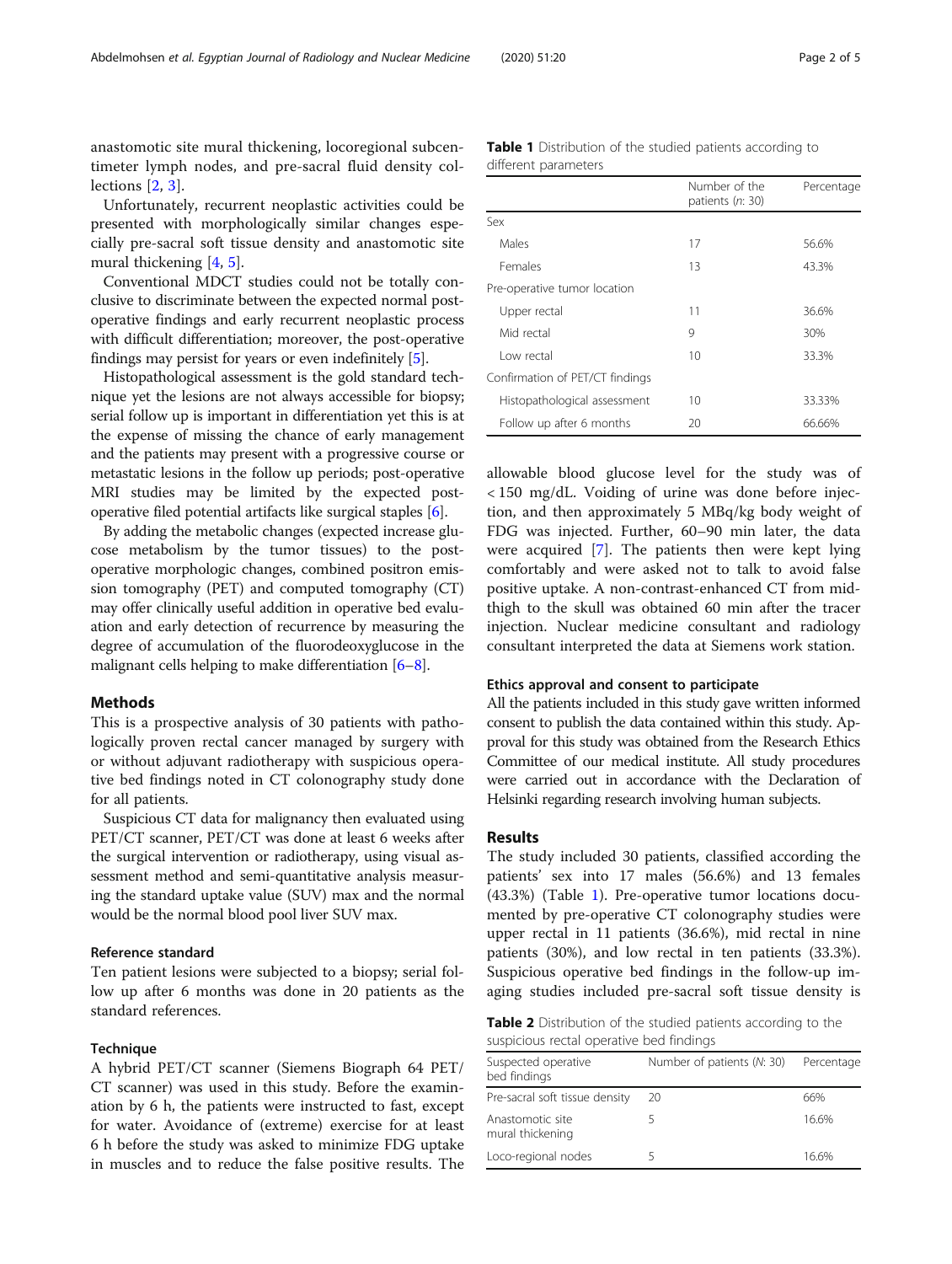<span id="page-2-0"></span>

noted in 20 patients (66%), anastomotic site mural thickening in five patients (16.6%), and post-operative loco-regional nodes in five patients (16.6%) (Table [2](#page-1-0)). Limited characterization based on CT findings with recommendations for serial follow up was documented.

PET/CT studies showed the following:

- i. Patients with pre-sacral soft tissue density  $(n: 20)$ : A- Focal avid uptake noted in 17 patients (17/20,
	- 85%) (Fig. 1)
	- B- No uptake noted in three patients (3/20, 15%) (Fig. 2).
- ii. Patients with anastomotic site mural thickening  $(n:$ 5):
	- A- Positive uptake noted in three patients (3/5, 60%) (Fig. [3](#page-3-0))
	- B- No uptake seen in two patients (2/5, 40%).
- iii. Patients with loco-regional nodes in the operative bed  $(n:5)$ :

Five patients with positive uptake (Fig. [4\)](#page-3-0) in the five patients (Table [3\)](#page-4-0).

The SUV max cut-off value among studied cases was 3.5, the highest SUV max value was 11, the lowest SUV max value was 1, and the median SUV max was 6. Confirmation of PET/CT results was done by either:

A- Histopathological assessment in ten patients (33.3%), for accessible lesions for biopsy with positive results for recurrence.

- B- Follow-up after 6 months in 20 patients (66.6%) when no access for biopsy and follow up showed the following:
	- Recurrence noted in 15 patients  $(n: 15/20)$  (75%).
	- Normal post-operative findings noted in five patients (n: 5/20) (25%).

Histopathological assessment was done by CT-guided percutaneous approach in the accessible lesions in ten patients with informative results; this constitutes another merit for PET/CT study for proper guiding for successful informative CT-guided biopsy with targeting the metabolically active areas (with positive FDG uptake) and avoiding the morphologically similar related scar/ granulation tissues reducing the false negative or noninformative results.

### Illustrative cases

Case 1: 49-year-old male patient with history of cancer rectum managed by anterior resection on serial followup (Fig. 1).

Case2: 53-year-old female patient with history of mid third rectal cancer managed by anterior resection on serial follow up (Fig. 2).

Case 3: 50-year-old female patient with history of cancer rectum managed by staged rectal surgery with Hartman pouch creation (Fig. [3\)](#page-3-0).

Case 4: 49-year-old male patient with history of mid third cancer rectum managed by anterior resection, presented in the 3 months follow up by left para rectal



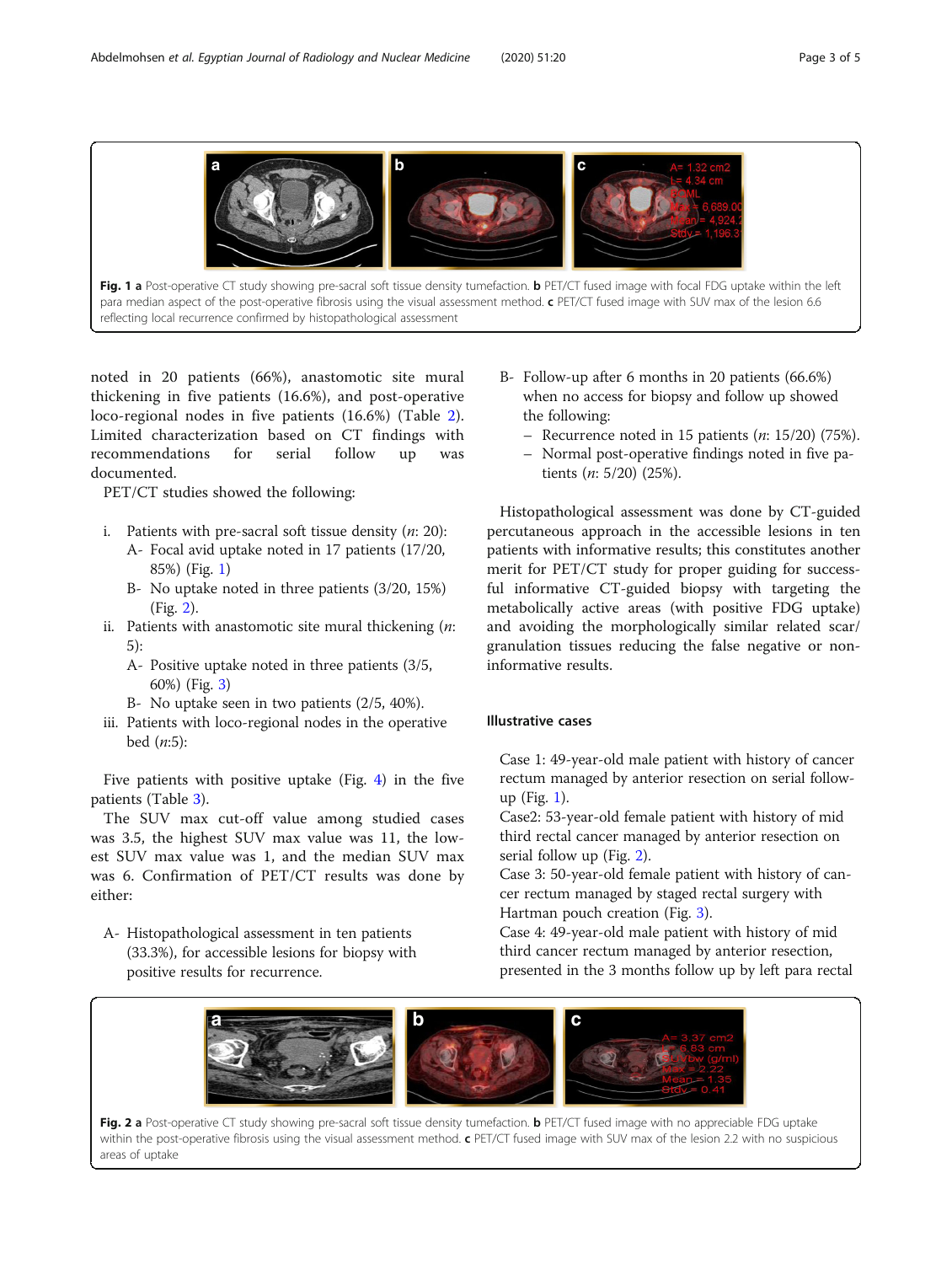<span id="page-3-0"></span>

Fig. 3 a Post-operative CT study showing mild Hatman pouch anastomotic site mural thickening. b PET image with focal C shaped FDG uptake within the posterior aspect of the anastomotic site.  $c$  PET/CT fused image with avid uptake by the visual assessment method

soft tissue nodular lesion mostly enlarged discrete node (Fig. 4).

#### **Discussion**

The presence of numerous rectal cancer postoperative bed morphological changes offer a great challenge during serial follow-up of the rectal cancer post-operative patients; similar morphological patterns are noted in the normal post-operative fields as well as the evolving residual/recurrent neoplastic process.

Differentiation of post-therapeutic alterations attributable to scarring, inflammation, and necrosis from residual or recurrent tumors poses significant problems for CT [[9\]](#page-4-0).

Fibrotic or necrotic tissue that develops inside a tumor mass after treatment cannot be differentiated by CT from a viable malignant tumor, also tumor tissue within the post-operative fibrosis cannot be differentiated as well [\[2](#page-4-0), [10\]](#page-4-0). In this study, 17 patients had post-operative fibrosis at surgical bed noted at CT study without any suspicion of recurrence, but FDG PET and PET/CT detected recurrent tumoral tissue (Fig. [1\)](#page-2-0).

In this study, focusing on the role of PET/CT in the post-operative rectal bed and ability to differentiate post-operative sequel from tumor recurrence, many studies focus upon rectal cancer metastatic potential; Van Custem et al. [[11\]](#page-4-0) focused upon the extra intestinal hepatic deposits diagnosis and management.

Paes et al. [[12\]](#page-4-0) also confirmed that the advantages of FDG PET/CT for the restaging are mostly attributed to the detection of FDG-avid, normal-sized lymph nodes.

In agreement—in this study—with Weston et al. [\[13](#page-4-0)], the accurate SUV max cutoff value was 3.5, yet there is discrepancy between the SUV max value in the literature, while Van Hoeij et al. [[14](#page-4-0)] reported in their study the best cut off value of 11; Peng et al. [\[15](#page-4-0)] reported the best cut off value of 2.5.

Gordin et al. [[16\]](#page-4-0) and Filippi et al. [\[17](#page-4-0)] stated that PET/CT altered treatment management in more than 50% of the study population, while in this study PET/CT had changed patient management in 25 out of 30 patients (83%) as we only included patients who were disease free after surgical removal of their primary tumor, referred to PET/CT due to a clinical or radiological suspicion of recurrence and this clarifies the discrepancy between our study and others in the impact of PET/CT on management.

The merits of the study are numerous; it can be helpful through metabolic and morphological characterization in determining risk-adapted treatment and long-term patient outcome by providing more accurate information about the rectal operative bed findings. Guidance for accurate biopsy can be helpful by revising the metabolic PET/CT data with reduction of the false negative or non-informative results.

Limitations of our study included the relative small number of studied patients, plus the ionizing radiation